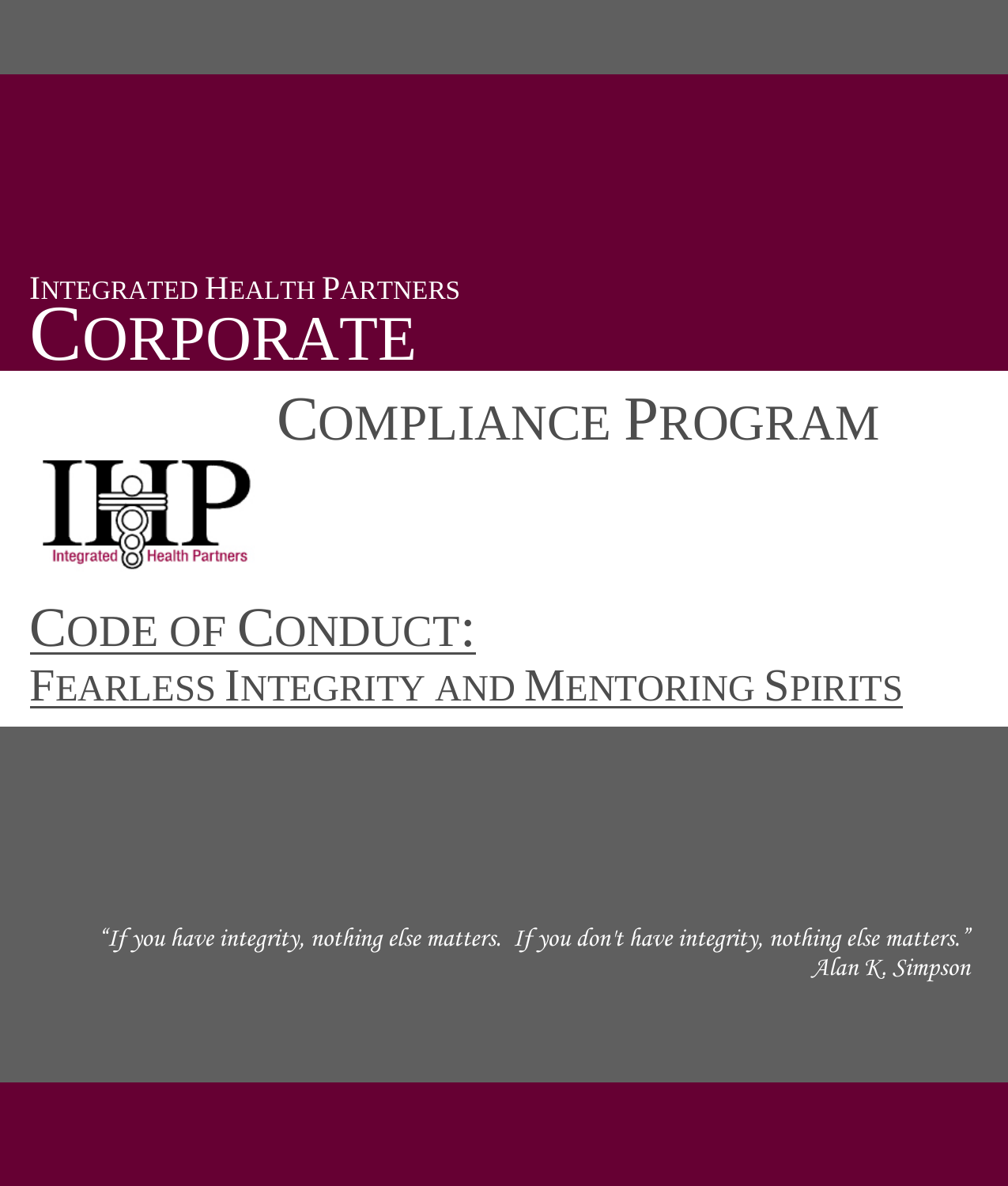## *Table of Contents*

## *IHP Code of Conduct: Mentoring Spirits and Fearless Integrity ....................................................................***<sup>4</sup>**

*Integrated Health Partners seeks to assure accessible, cost effective, high quality health care for our community – and value for our members*.

*Integrated Health Partners strives to build a regional system of high-quality health care through the cooperative efforts of physicians, providers, employers and payers.*

## *Mission Vision Core Values*

*Integrity, Fearlessness, Innovation, Empowerment,* all driven by *Dedication,* and a *Mentoring Spirit*

*"Integrity is what we do, what we say, and what we say we do" Don Galer*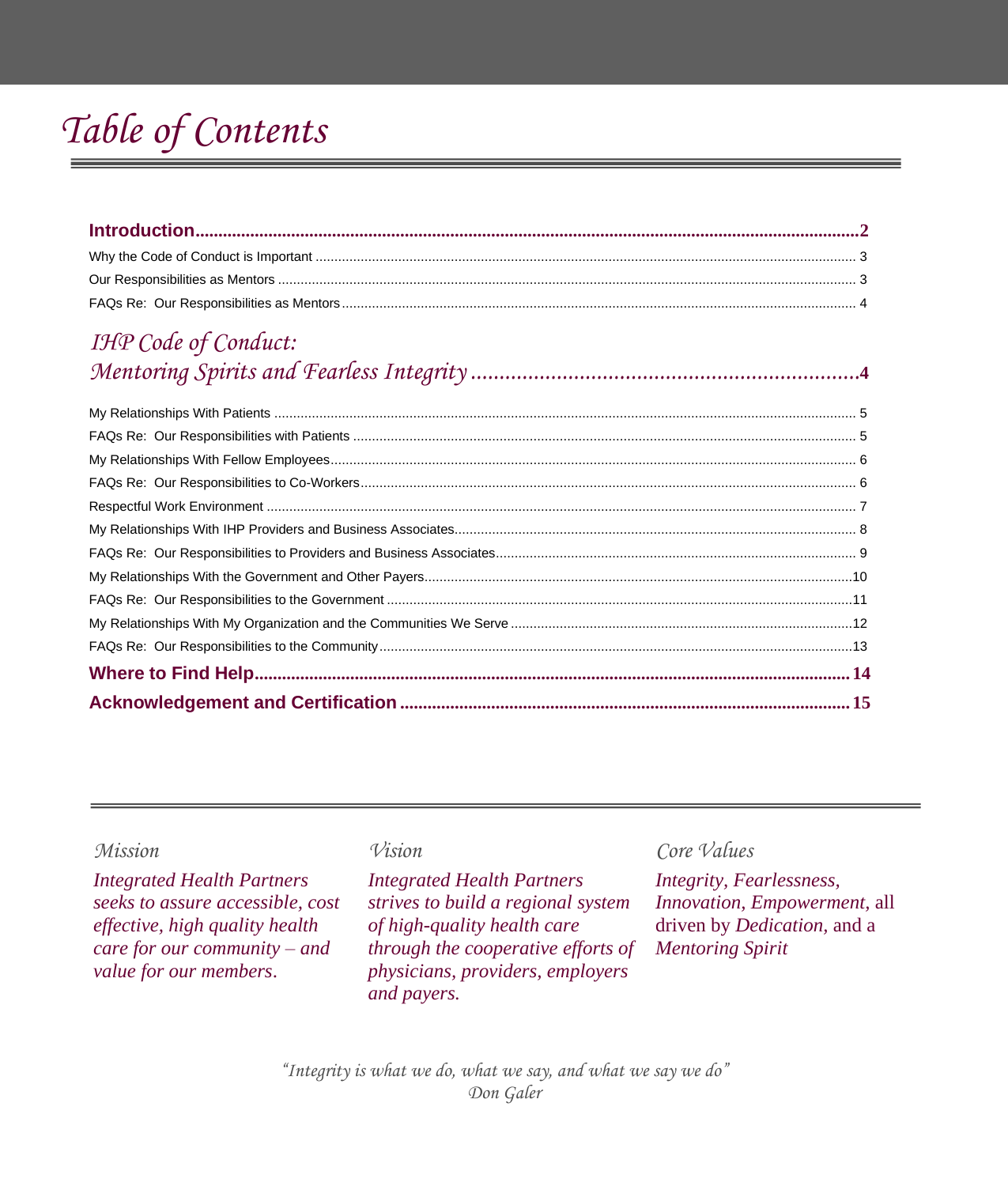## A MESSAGE *From Our Leadership*

IHP is dedicated to integrity. It underlies every action we take, as individual employees, individual providers, and as an organization as a whole. Compliance with the law and ethical principles is not just "something we have to do." It is an imperative of our organization that we take very seriously. We will ALWAYS conduct our business in accordance with all applicable laws and regulations, as well as within all ethical guidelines. Legal and ethical compliance provides the minimum, absolute, essential condition for performance of all our duties.

Integrity is a key principle for the selection and retention of those individuals and businesses with which we choose to partner. Physicians, facilities, representatives or consultants must certify their willingness to comply with our policies and procedures and will never be retained to circumvent our values and principles. Through an integrated and unique training and education program, IHP communicates its values and ethics to its employees and providers in a variety of ways. Every individual in our organization is expected to demonstrate our culture of integrity to individuals, patients, business associates, or other people with which they interact. Integrity does not stop at our office's doors.

This Code of Conduct provides you with essential guidance on our culture of integrity, and information on how you will be able to become an ambassador of IHP's ethics to the greater community. You are expected not only to adhere to this code, but also embrace it as a foundation for every action you take. IHP employees and providers must be willing to comply with these standards, as well as to ensure that co-workers, business associates, vendors, and others do. Our organization is only as strong as our weakest link. Each of us has a responsibility to be the eyes, ears, heart, and soul of IHP, and therefore must be willing to take an active role in ensuring that our integrity is never compromised.

IHP is a leader and benchmark organization in the health care industry. As such, IHP has never let its small size hinder its ability to innovate and inspire. This is true not only in our business operations, but also in our ethical practices. IHP is dedicated to demonstrating that a compliance program is not just something that health care organizations should develop. Instead, IHP believes that a compliance program is an absolutely essential ingredient for our organization's success. Our employees and providers represent that belief in every action.

Ruth Clark Executive Director



*"The glue that holds all relationships together, including the relationship between the leader and the led, is trust, and trust is based on integrity."*

*Brian Tracy*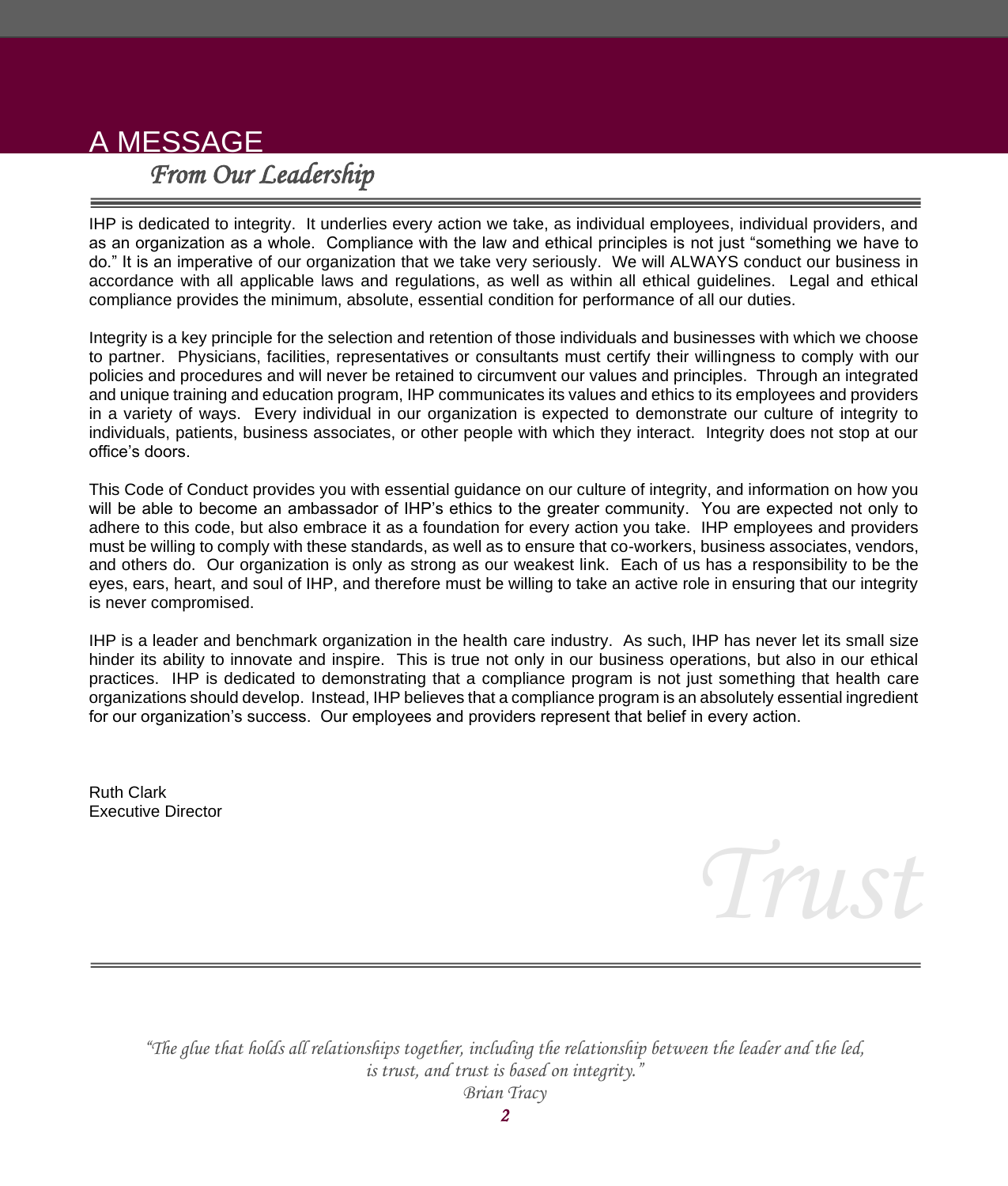## WHY THE CODE OF CONDUCT IS IMPORTANT?

Integrated Health Partners, and each of us individually, are held accountable for our behaviors and actions. In addition to supporting our Mission, Vision, and Values, the Code of Conduct also assists in ensuring that our actions and behaviors are consistent with the numerous legal, ethical, and professional obligations that apply to our organization. Actions and behaviors that are inconsistent with the Code of Conduct can significantly harm relationships with patients, communities, business partners, and others we rely upon to assist us in the delivery of quality health care services.

IHP believes strongly in the value of fearlessness. As we strive to innovate health care delivery systems, we do so by embracing what is unknown or unfamiliar. Likewise, Integrated Health Partners embraces new responsibilities in the areas of legal and ethical compliance with the same fearless attitude. No one employee or provider is more responsible than another, and we all must learn, grow and innovate as we apply rigorous standards of conduct to our everyday job responsibilities.

Therefore, every individual will be held accountable for actions and behaviors inconsistent with the Code of Conduct. Violations of the Code could result in disciplinary action, up to and including termination of employment, affiliation, or business relationships, as applicable, in accordance with Integrated Health Partners' policies. We will not compromise our integrity and we will not allow others to do so.

*"Each of us has a responsibility to be the eyes, ears, heart, and soul of IHP, and therefore must be willing to take an active role in ensuring that our integrity is never compromised."*

## OUR RESPONSIBILITIES AS **MENTORS**

Integrated Health Partners has always been a leader in every action we have undertaken. Likewise, IHP believes that every individual or organization that associates with us is a "leader" as well. The application of our Code of Conduct is no exception as it applies to all employees, contract workers, providers, and business associates equally. Everyone at IHP is held to the highest standard of responsibility. Each individual serves a key role in receiving and responding to questions and concerns raised by others. Your response to questions and concerns is key to others having the trust and confidence in bringing important matters to your attention. As a "leader," you have a responsibility to:

- Review and follow the Code of Conduct, paying attention to those areas that apply to your everyday work activities;
- Ask questions when you're uncertain what to do;
- Speak up when you're concerned about behavior that is inconsistent with the Code of Conduct;
- Serve as a role model for our Mission, Vision and Values by carrying-out your responsibilities with the highest degree of integrity;
- Clearly communicate your expectations for the highest standards of ethical behavior;
- Promote a culture of trust, open communication and respect;
- Hold everyone around you accountable for their behavior;
- Encourage others to raise issues and concerns so they can appropriately be addressed;
- Respond timely and appropriately to issues and concerns when they are brought to your attention;
- Support and reinforce our Values through your daily interactions and decision-making processes;
- Support and promote our policy of non-retaliation against anyone who raises issues and concerns in good faith; and
- Learn and follow applicable laws and regulations that affect your specific area of job responsibilities.

*"No one will question your integrity if your integrity is not questionable." Nathaniel Bronner Jr.*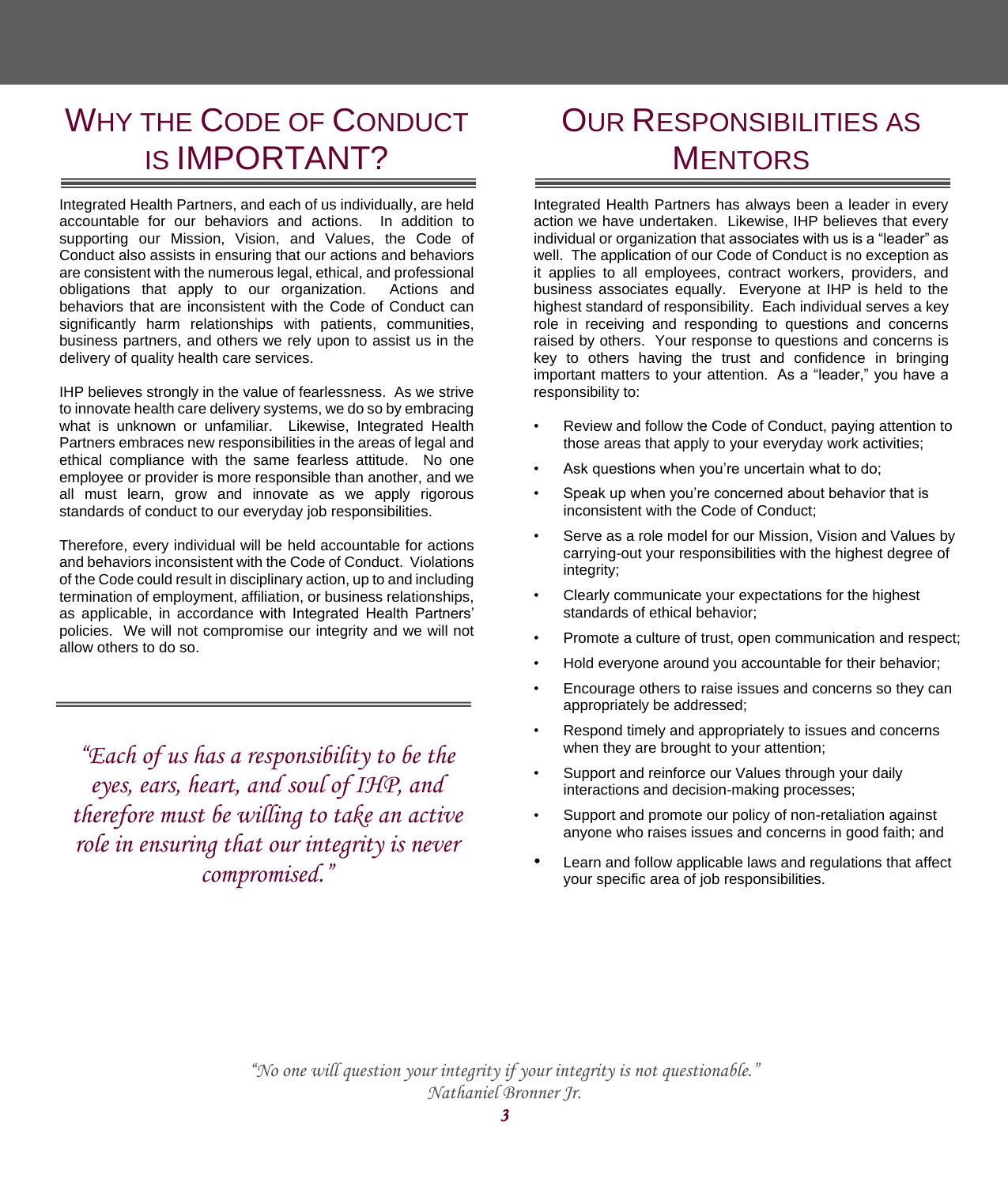

## FREQUENTLY ASKED QUESTIONS Re: Our Responsibilities as Mentors

Q: I have an employee who was disciplined for violating one of our policies. The employee was reported by one of his coworkers and he is now treating that co-worker very badly. What should I do?

A: Reporting a policy violation in good faith is a duty of all our employees, as well as our providers and their staff. Retaliating against the person who reports such issues is strictly prohibited. This incident needs to be immediately addressed according to existing human resources procedures in our organization.

Q: One of my employees has reported an issue to me, but he doesn't want to tell me who is involved because he doesn't want the person to get in trouble. What should I do?

A: Promoting a culture of trust is critical to our organization. Thank the employee for bringing the issue to your attention. Let him or her know that you understand and appreciate the concern for his or her co-worker, but that it is important to follow up with the employee involved to address the issue and to prevent it from happening in the future.

Q: I have an employee who has violated the Code of Conduct. He is a really great employee and I'm sure it was all just a misunderstanding. He is very upset, and I don't really want to discipline him. What should I do?

A: Although it is sometimes very difficult, it is important to hold employees accountable for behavior that is not consistent with the Code of Conduct. Re-educating the employee and referring him or her to existing human resources procedures assures consistent accountability standards for everyone.

Q: As a part of my job, I work with physicians on several matters and the issue of patient referrals comes up from time to time. I know there are laws related to this area, but I don't understand them all. What should I do?

A: There are several resources to help you understand the laws impacting physician relationships and compliance policies that promote ethical behavior. Contact the IHP Compliance Officer for further guidance.

## THE CODE OF CONDUCT MENTORING SPIRIT AND FEARLESS INTEGRITY

Virtually everything we do at IHP is dependent on nurturing continuing relationships – relationships with our patients and the communities we serve, relationships with co-workers and others who serve with us, and relationships with vendors, business partners, payers and others involved in our organization. Essential to the maintenance of these relationships is the application of a Mentoring Spirit in all our interactions. This spirit allows us to fulfill our Mission and Vision through a continuous approach of teaching, advising, coaching, growing and innovating.

IHP understands that sometimes it is not easy to make the right decision. Often our employees and providers are faced with difficult decisions regarding the care of their patients, the provision of services to the community, and interactions with the government and other health care payers. IHP expects all its affiliates to approach these situations with fearless integrity. IHP believes that if its employees and providers use unwavering ethical standards to make these difficult decisions, the right decision will always be made.



*"Real integrity is doing the right thing, knowing that nobody's going to know whether you did it or not." Oprah Winfrey*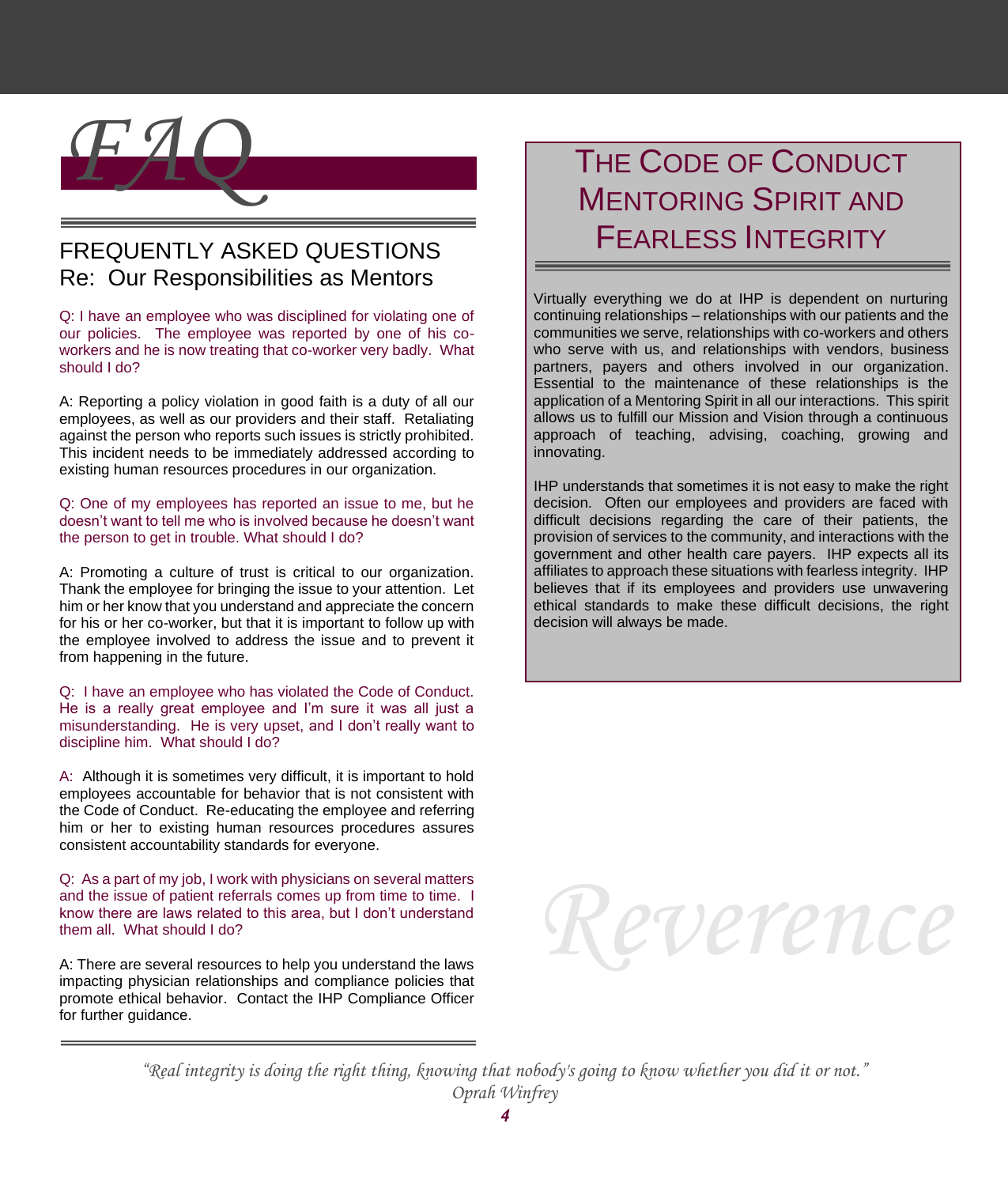## **My Relationships With Patients**

Integrated Health Partners seeks to assure accessible, high quality health care for our community. Patients, residents and others who entrust their care to our providers, as well as their families and representatives, are one of our highest priorities.

#### **What is Expected of Me?**

Whether you are directly involved in the delivery of care to patients, residents, or others, or in a role that indirectly supports such services, you are expected to:

- Deliver services with compassion, dignity and respect for everyone in your care, including their family members and other representatives;
- Act in the best interests of those in your care;
- Respond to requests for information, input or assistance from patients, family members and other representatives in a timely and supportive manner;
- Deliver services in accordance with all professional standards that apply to your position;
- Involve patients, their family members and representatives in care decision-making when appropriate, and respect patient and family preferences;
- Maintain complete, timely and accurate medical records; and
- Protect the privacy and confidentiality of all medical and other information of those in your care.

## **Health Insurance Portability and Accountability Act (HIPAA):**

HIPAA is a federal law that requires health care providers and other "covered entities" to protect the privacy and security of patient health information, and provides patients certain, specific rights related to their health information. You should be familiar with your organization's policies and procedures to protect the privacy and security of health information. Please contact your designated privacy officer if you have questions or need further guidance related to HIPAA. If your organization has not designated a HIPAA privacy officer, please contact IHP's Compliance Officer.



## FREQUENTLY ASKED QUESTIONS Re: Our Responsibilities with Patients

Q: If I see that a patient is not being treated with proper respect and courtesy by another care provider, what should I do?

A: First, ensure that the patient is not in harm's way. Then, talk with your manager. If your manager does not provide a satisfactory response, contact your Compliance Officer or one of IHP's Compliance Officers.

Q: I recently had a patient tell me that he does not want to receive any more treatment and just wants to be made comfortable and allowed to die. The patient does not think the physician is listening to him. What do I say to the patient?

A: Part of patient-centered care is listening to what the patient wants – even if the patient's decision conflicts with your personal values. You should inform the patient's care team of the patient's request and work with the patient's family to meet his needs and wishes. It is important that the patient be presented with appropriate options to ensure the decision is an informed one.

Q: I work in a hospital and have access to the patient registration system. Recently a friend of mine was seen in the emergency room and admitted to the hospital. Can I log into the system and see how she is doing, or at least locate her room number?

A: Since you are not involved in your friend's care, you must not access her medical information or location. You may only access this type of information if you need it to do your job.

*"Ethics is nothing else than reverence for life." Albert Schweitzer*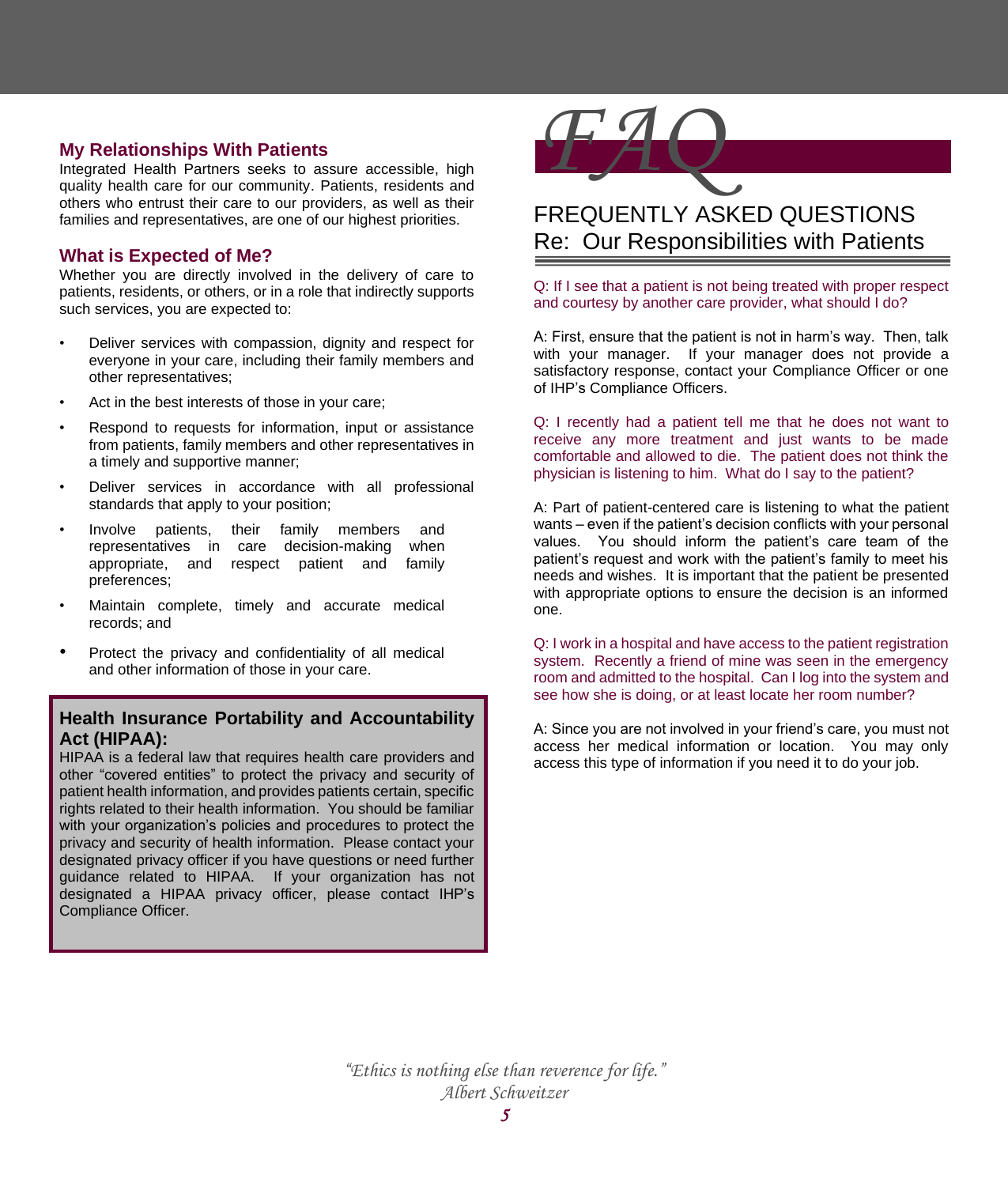#### **My Relationships With Fellow Employees**

In order to build a clinically integrated network of high-quality health care through the cooperative efforts of physicians, providers, employers and payers, IHP must provide work environments that allow employees to trust and rely on each other, in a mentoring way. Trust and respect are important factors toward ensuring that all team members utilize their talents, perspectives and ideas to the best of their abilities. At Integrated Health Partners, everyone is expected to treat others as they would like to be treated and always approach every working relationship with honesty, respect and appreciation for others.

#### **What is Expected of Me?**

Whether an employee, contract worker, provider staff member, vendor, or other business associate of Integrated Health Partners, you are expected to:

- Treat others with honesty, dignity, fairness and respect;
- Maintain a positive and courteous attitude and approach;
- Speak kindly and patiently to your co-workers and others who work with you;
- Commit to working with others in a supportive, team environment;
- Support co-workers in providing excellent customer service by responding to requests for information, input or assistance in a timely manner;
- Seek clarity, if needed and notify your manager if you are not able to meet agreed upon due dates;
- Communicate with others in a clear, open and honest manner;
- Attempt to address any differences you have with coworkers directly with the individuals involved;
- Respect the diversity of others, including racial, ethnic, gender, religious and other differences;
- Abstain from physical contact with co-workers;
- Report harassment, intimidation or violence of any kind that you witness in the workplace; and

*Respect*

Respect the individual privacy of co-workers and others.



## FREQUENTLY ASKED QUESTIONS Re: Our Responsibilities to Co-Workers

Q: I overheard a co-worker making racially offensive jokes with other co-workers. What should I do?

A: This type of behavior is unacceptable. First, address the coworker kindly, patiently, and respectfully. Second, contact your manager to report the matter. If you are not satisfied with the response, or if you feel you cannot approach your manager on the issue, contact a higher-level manager, a human resource representative, the IHP Compliance Officer, or submit a report to the anonymous IHP Compliance Reporting System.

Q: I have noticed that a male co-worker has been very "friendly" with his female co-workers. There's a lot of touching and extremely personal comments even when other people are in the room. I don't think this is appropriate. What should I do?

A: This is a matter that must be addressed according to existing procedures such as IHP's Respectful Workplace policy. First, share your concerns with the male co-worker and second, notify your manager of the issue. If you are not satisfied with your manager's response, or if you aren't comfortable approaching your manager on such an issue, discuss your concern with a human resources representative, contact the IHP Compliance Officer, or submit a report to the anonymous IHP Compliance Reporting System.

Q: Yesterday I saw a manager berate an employee in the presence of other employees. I was very bothered by the manager's behavior and felt terrible for the employee. Is there anything I can do?

A: IHP is committed to a Respectful Work Environment. Behavior that is rude, embarrassing, threatening, berating, belittling or intimidating, including the use of profane or abusive language, is not appropriate under any circumstances. There are several options to report such behavior, including your manager, Human Resources, or the IHP Compliance Officer.

*"Subtlety may deceive you; integrity never will." Oliver Goldsmith*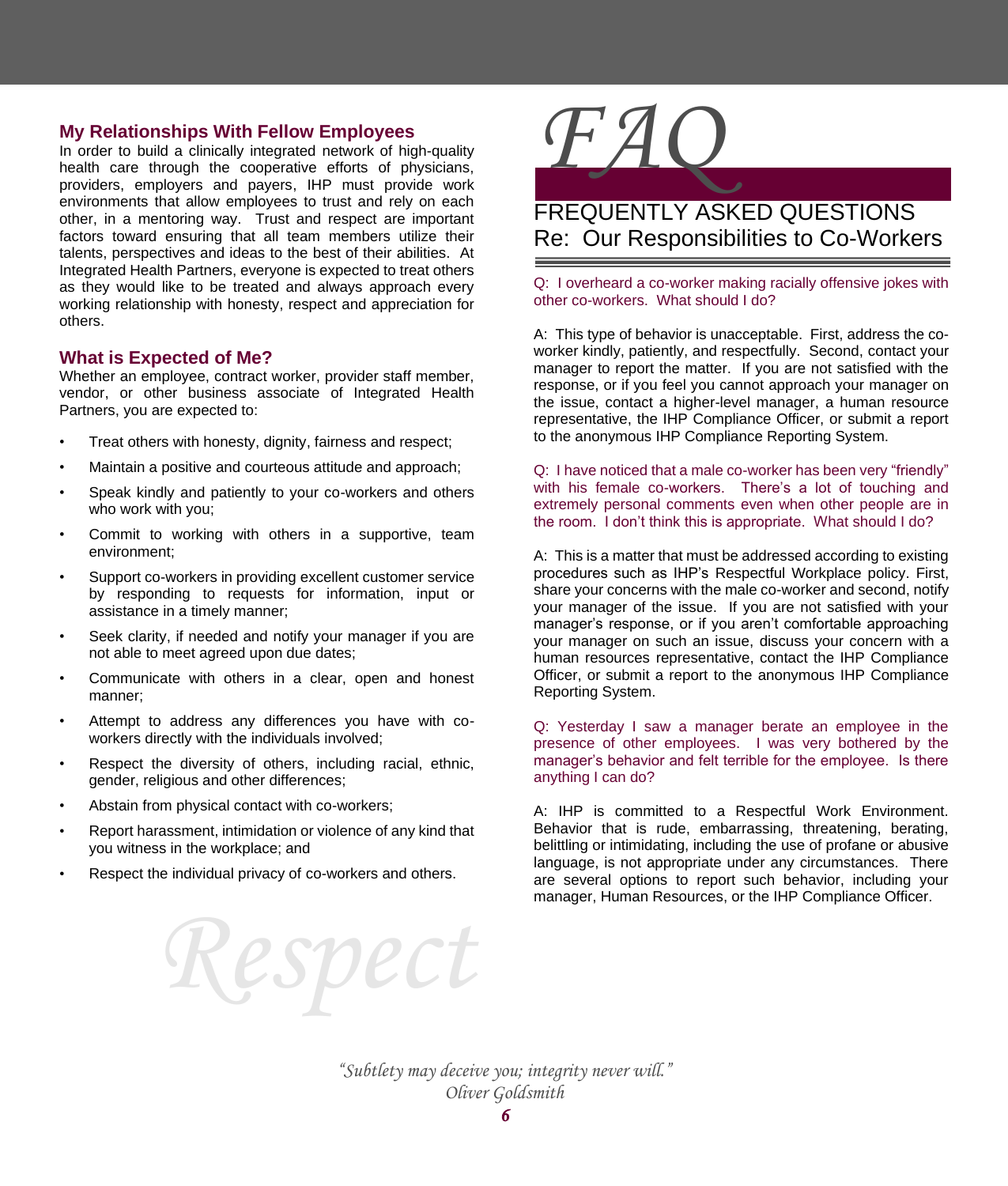# *Respectful Work Environment:*

Integrated Health Partners is committed to creating and maintaining a respectful work environment for all employees and we expect our providers to do the same. As a part of our organization, you should always expect to be treated with respect. We also expect that you will always treat everyone you encounter with equal respect and fairness. IHP will not tolerate offensive behavior, or behavior that could be construed as offensive, based on race, religion, color, sex, age, national origin, disability, height, weight, marital status, veteran status, sexual orientation, or membership in any other protected classification defined under applicable state, federal or local law. It is irrelevant whether the offensive behavior occurred on our premises or so long as the behavior occurred in the scope of an employment or contractual relationship with IHP.

**Offensive Behavior** is defined as non-work-related conduct or comments related to race, religion, color, sex, age, national origin, disability, height, weight, marital status, veteran status, sexual orientation, or membership in any protected classification, whether welcome or unwelcome.

- Offensive behavior includes behavior not consistent with respectful behavior, as defined above.
- Offensive behavior includes a wide range of conduct including slurs, graffiti, sexual advances or propositions, requests for sexual favors, jokes or banter related to protected status, innuendo, or other verbal or physical contact or conduct related to a status addressed by this policy.
- Offensive behavior includes making gestures or comments related to a protected status, offensive or vulgar jokes, sexual propositions, comments or discussions about sexual activity, physical attributes or conditions, stereotyping conduct based on a protected category, mimicking behavior, touching, attempts to touch, patting, pinching and indecent exposure, or the display of offensive materials, whether photographs, cartoons, or objects related to a protected status.
- Offensive behavior includes statements or inferences that submission to/acceptance of offensive behavior is explicitly or implicitly made a term or condition of an individual's employment (i.e., a job, promotion, assignment, raise, etc.).
- Offensive behavior includes statements or inferences that submission to/acceptance of, or rejection of offensive behavior by an individual is used as the basis for an employment decision(s) affecting that individual.
- Offensive behavior includes statements or inferences that are intended to, or do interfere with an individual's work performance, or create an intimidating, hostile, or offensive work environment.

#### **It makes no difference if the behavior or conduct is not intended to offend or even if the behavior is welcome by the recipient.**

No one associated with Integrated Health Partners is expected to tolerate offensive behavior in their workplace. Rather, such behavior should be reported via one or more of the following ways.

- Discuss the matter directly with the person exhibiting offensive behavior
- Discuss the matter with your manager or Human Resources Representative
- Discuss the matter with a director in the organization
- Contact IHP's Compliance Officer
- File a report through IHP's anonymous Compliance Reporting System

**Integrated Health Partners maintains a strict non-retaliation policy for reporting a concern in good faith.**

*"Live with integrity, respect the rights of other people, and follow your own bliss." Nathaniel Branden*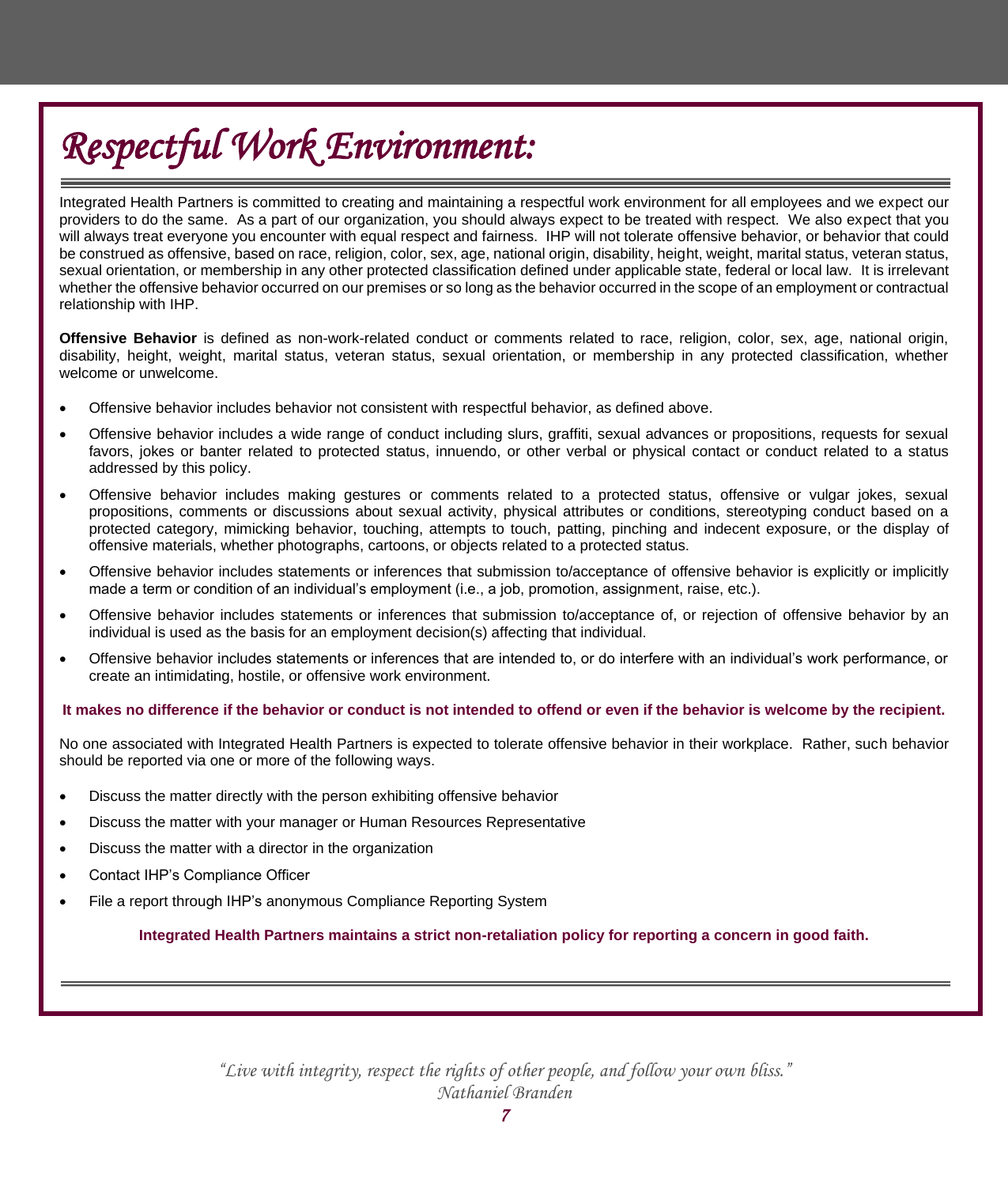## **My Relationships With IHP Providers and Business Associates**

Integrated Health Partners exists to provide high quality health care services in the communities we serve, through the cooperative efforts of employees, physicians, providers, community employers and payers. IHP is a cohesive network of clinically integrated individuals and entities that are striving to transform the health care delivery system in our community. As such, everyone connected with IHP must be cognizant of their relationships with one another and avoid any situations where it appears these relationships influence decisions providers make involving the nature of care they provide.

IHP employees have a duty to act in the best interests of the Integrated Health Partners Organization. This means that all employees must be aware of how their relationships with providers, payers, and other business associates relate to their decisions involving IHP. As a Michigan non-profit corporation and a recipient of federal funds, IHP is subject to special laws and regulations. Failure to follow these laws and regulations can result in significant fines and penalties against the organizations and the involved persons, including managers who authorize such activities. Furthermore, failure to follow these laws and regulations will result in a profound detrimental effect on IHP's image in the community and among its network of affiliates.

## **What is Expected of Me?**

As an employee, contract worker, provider or business associate of Integrated Health Partners, you are expected to:

- Maintain a positive, courteous and customer-service oriented attitude when interacting with IHP providers, payers and other business associates;
- Maintain objectivity and avoid actual or potential conflicts of interest that might interfere with your responsibilities at IHP;
- Make business decisions in the best interests of Integrated Health Partners;
- Act in IHP's best interest when they are making decisions about business associate relationships;
- Follow IHP policies and procedures addressing conflicts of interest generally requiring that employees discuss and obtain the advance approval of management for any situation that could present an actual or potential conflict of interest with IHP; and
- Follow IHP's policies requiring annual disclosure of any actual or potential conflicts of interest, as applicable to your position.

## **Examples of Activities that May Create a Conflict of Interest:**

**Gifts and Entertainment** – Employees, providers and contract workers of Integrated Health Partners may not offer, solicit or accept gifts or entertainment intended to influence decisions made on behalf of the organization. You should be aware of and follow your organization's policies concerning the acceptance of gifts and entertainment offered by vendors or others doing business with your office or IHP. You are expected to use common sense and good judgment when accepting or refusing gifts or entertainment. In general, any acceptance of entertainment offered by a vendor should be infrequent, connected to a legitimate business purpose (e.g. be of benefit to the organization, rather than the individual), and not be of extravagant value.

**Outside Employment** – Employees may want to work for both Integrated Health Partners and another company that either does business with or competes with IHP. Before considering an offer to work for such an organization, you should discuss possible conflict of interest issues with management.

**Service on Outside Boards** – Employees and providers are encouraged to actively participate in various charitable or civic organizations that benefit our community. Before accepting an appointment to the board of any organization that may represent a conflict of interest with Integrated Health Partners, you should contact IHP about any possible conflicts that may arise from such service.

**Financial Interests** – It is generally considered to be a conflict of interest to do business with, or recommend that Integrated Health Partners do business with, a company in which you or a family member has a financial interest (excluding investments in large, publicly-held companies) or business relationship. Employees must obtain the advance approval of their manager in all such situations. Providers are encouraged to contact the IHP Compliance Officer about any potentially conflicting business relationships.

*Integrity*

*"One of the truest tests of integrity is its blunt refusal to be compromised." Chinua Achebe*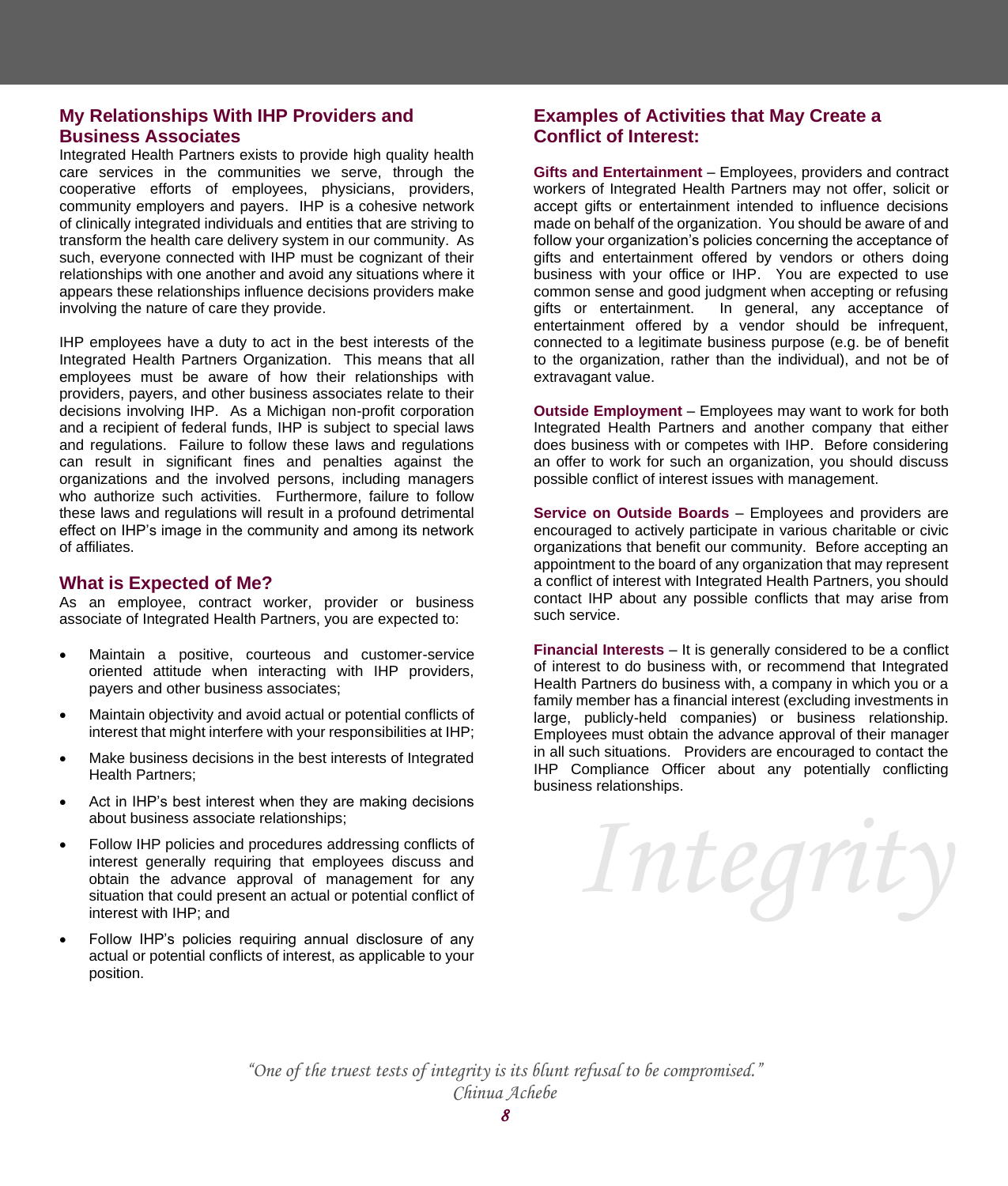

## FREQUENTLY ASKED QUESTIONS Re: Our Responsibilities to Providers and Business Associates

Q: I would like to get some extra hours by working at another organization or business in the health care industry. Do I have to talk to my manager before I can accept another position?

A: Before you consider an offer to work for a competitor of your employer, discuss the situation with your manager to make sure no potential conflict of interest exists that would interfere with your responsibilities to your employer and/or IHP.

Q: I recently received a call from a vendor seeking my input on a new product that is under development. The vendor will be holding an out-of-town meeting and has asked me to attend. The vendor is willing to pay my airfare, room and board for two days, as well as pay me for my time to attend the meeting at \$50 an hour. Can I accept the invitation?

A: Integrated Health Partner's policies prohibit the acceptance of gifts, entertainment or other items of value, including payment of travel, lodging, and meal expenses, intended to influence decisions made on behalf of the organization. Exceptions may be allowed for IHP employees with the advance approval of management. Before accepting such an invitation, employees should think about the purpose of the meeting and the resulting expectation of the vendor as a result of your participation. If you can determine whether to purchase this vendor's product in the future, your participation in the meeting and acceptance of compensation and paid expenses by the vendor could be viewed as potentially influencing your decision-making. You should refer to IHP's policies and procedures for further guidelines and requirements and contact the IHP Compliance Officer.



Q: Vendors frequently visit our office and bring in new products/devices for our physicians to sample. The vendors always want to provide lunches for the staff. I know the staff enjoy free lunches and the information provided by the vendors concerning their products and services is often helpful. Is it appropriate to accept free lunches from vendors?

A: You should consult your organization's policies concerning acceptance of gifts and obtain the advance approval of your manager. In general, an occasional lunch provided by a vendor may be allowed when connected with a legitimate business purpose such as a product demonstration. The value of the lunch should not be extravagant and there should be limits on how often lunches are provided by vendors. The lunch should be made available to all staff members – not just to those who have a role in deciding to purchase or use the product or service.

#### Q: My sister-in-law is a health care consultant. Would it be a conflict if I recommended her to work on a project at Integrated Health Partners?

A: Not unless you do something to provide her with an advantage or special consideration. You should fully disclose your relationship to anyone to which you recommend your sisterin-law. You should not participate in the hiring decision, nor use your position to influence the outcome of the hiring decision. Also, you must not share information with your sister-in-law that other prospective vendors or consultants would not have.

Q: Before coming to work at IHP, I consulted for another business in the health care industry and obtained information that would help our providers negotiate favorable contracts. Should I share this information with others in the organization?

A: No. Do not disclose confidential information learned through another job. We may not use this type of information in any business dealings. Further, it would be unethical to share confidential information you learn from your association with IHP with a future employer, should you leave the organization.

*"Even the most rational approach to ethics is defenseless if there isn't the will to do what is right" Alexander Solzhenitsyn*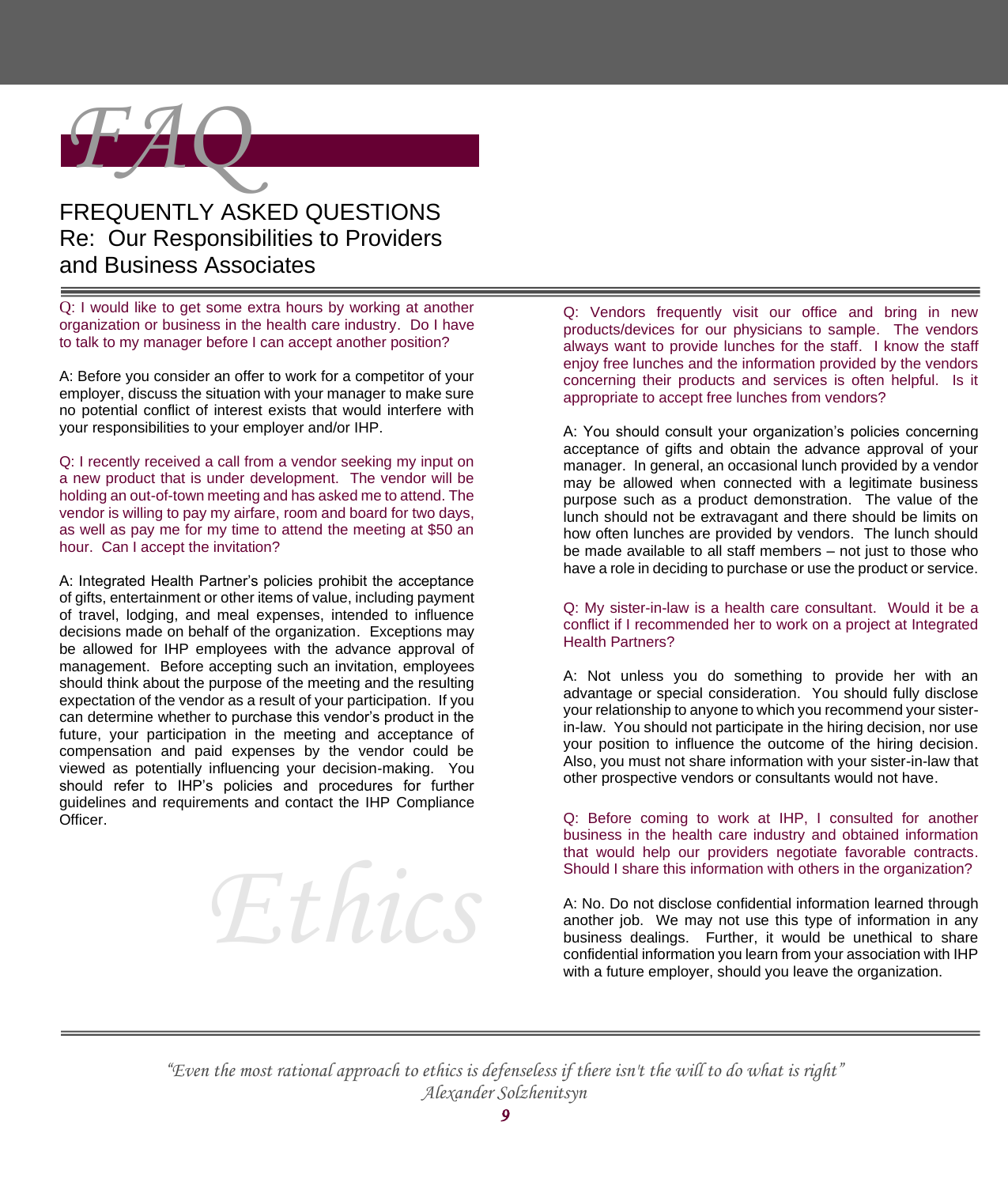## **My Relationship With the Government and Other Payers**

Health care organizations, including Integrated Health Partners, are subject to numerous laws and regulations that impact how we negotiate and deliver health care services. In addition, our federal and state governments are responsible for the payment of a significant portion of the health care services our providers provide to patients covered by the Medicare and Medicaid programs. Many laws and regulations are complex and challenging to apply in our rapidly changing industry. Nevertheless, IHP is committed to fully complying with all laws and regulations that apply to our organization. If your work responsibilities include business activities with physicians or other organizations that refer patients to other providers, you must be familiar with and follow the laws and regulations that affect those business activities.

#### **What Is Expected of Me?**

As an employee, contract worker, provider or business associate of Integrated Health Partners, you are expected to:

- Act with honesty and integrity in all your business activities;
- Follow all laws and regulations that apply to your work and ask for assistance if you have questions about how they affect you;
- Follow all requirements of government (e.g. Medicare and Medicaid) and other third-party payers, such as insurance companies, who pay for the health care services we provide. These requirements generally include maintaining complete and accurate medical records and submitting only complete and accurate claims for services provided;
- Protect the privacy and security of the health information we collect and the contract information to which we have access;
- Participate in training and education offered by IHP on those laws and regulations that apply to your work responsibilities; and
- Cooperate with any government investigation. Never, under any circumstances, destroy or alter documents requested as part of a government investigation, or lie or make false statements to a government investigator. In addition, never offer gifts or other items of value to government representatives.

#### **What is Fraud and Abuse?**

There are many federal and state laws designed to protect government programs, such as Medicare and Medicaid, and other third-party payers such as commercial insurance companies that pay for health care services. The Fraud and Abuse laws generally prohibit the following:

- Submitting inaccurate or misleading claims for services provided;
- Submitting claims for services not provided;
- Submitting claims that don't meet payer requirements (e.g. coverage for services);
- Making false statements or representations to obtain payment for services or to gain participation in a program;
- Offering or paying of money, goods or anything of value in return for the referral of patients to a health care provider; and
- Offering or giving something of value to patients to encourage them to use or purchase health care services.

## **What Does Not-For-Profit Mean?**

IHP is a Michigan not-for-profit corporation. Community initiatives and medical education are examples of the types of activities that support our charitable purpose. Our not-for-profit status requires us to follow several additional laws and regulations that generally prohibit the following:

- Paying more than "fair market value" for goods and services;
- Providing goods or services to others at less than Fair Market Value, unless specifically allowed by federal or state law; and
- Using organization assets improperly for the benefit of board members, senior executives and others in a position of substantial influence over the business activities of IHP.

#### **What is Fair Market Value?**

In general, goods and services are at "fair market value" when their price is reasonable and consistent with current prices in the community for the same or similar goods and services. Contact the IHP Compliance Officer if you have additional questions or need further guidance.

## **Do I Have a Relationship With the Government?**

It may surprise you, but the answer is "yes"! While many federal and state laws and regulations that apply to our health care operations may not apply directly to the work you do, it's important for you to be aware of these requirements and to understand how they affect our organization.

*"The most important persuasion tool you have in your entire arsenal is integrity."*

| лана1 |  |
|-------|--|
|       |  |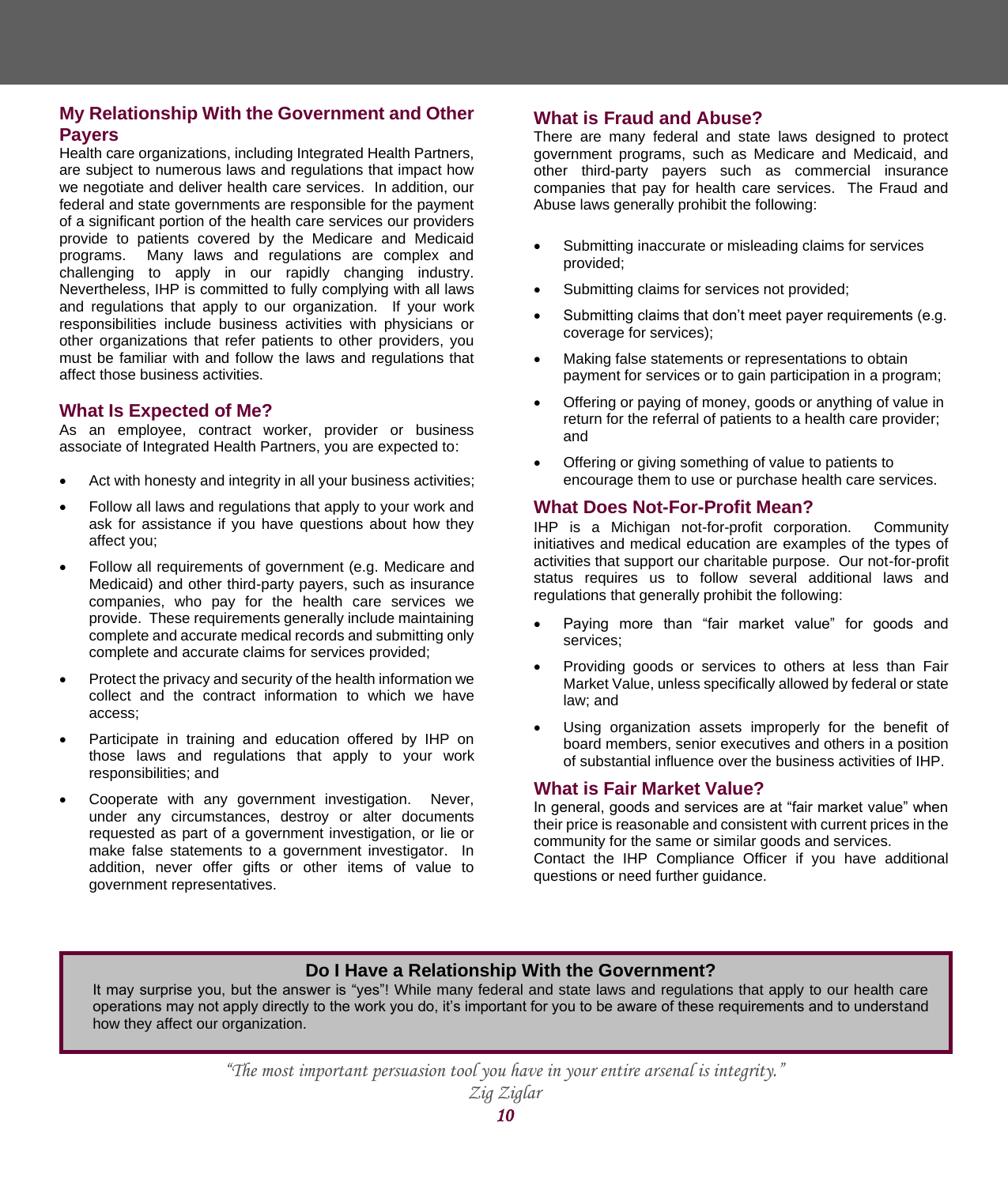

# *Honesty*

## FREQUENTLY ASKED QUESTIONS Re: Our Responsibilities to the Government

Q: While preparing a bill for submission to Medicare, I realized there were charges for services that I believe are inappropriate based on Medicare's billing rules. Should I submit the claim anyway and let Medicare determine if the charges are appropriate or not?

A: It is inappropriate to submit bills to Medicare, or other payers, that do not meet the payer's requirements. You should discuss this issue with your manager to determine an appropriate course of action. If an error is confirmed to have occurred, the claim should not be submitted for payment to the payer. If the error seems to be occurring regularly, the issue should be discussed with management responsible for the department or area involved so that appropriate actions can be taken to prevent the error from occurring in the future.

Q: Medicare notified us of some inaccuracies in our billing. The specific bills at issue have been resolved. However, we haven't changed our practices that caused the errors in the first place. What is my responsibility?

A: All of us have a responsibility to seek answers to our concerns. Speak with your manager to make sure you understand the situation. If you are still concerned that appropriate actions have not been taken to resolve the issue, contact the IHP Compliance Officer.

Q: In my work area, we refer many patients to local home care agencies for at-home services. One local home care agency recently offered to give us gift certificates in appreciation for our referring patients to their agency. Is this allowed?

A: No. Federal laws strictly prohibit health care providers from offering or accepting anything of value in exchange for the referral of Medicare and Medicaid patients. When making decisions about your patients, you must always consider what is best for the patient – not what's in it for you. You should discuss this matter with the IHP Compliance Officer so that appropriate follow-up can be taken with the home care agency.

Q: My job responsibilities require me to frequently interact with physicians on the medical staff. I understand there are specific laws and regulations that affect what the organization can and can't do for physicians. What are the rules and where can I find out more information?

A: You are correct that there are several federal and state laws and regulations that impact relationships with physicians. In general, it is inappropriate to offer or give gifts, gratuities or anything of monetary value to someone who is able to refer patients to a health care provider. Examples might include free supplies or equipment, office space, goods or services provided at less than Fair Market Value, or the write-off of a physician's accounts receivable balance or loan due to the organization. IHP has specific policies that must be followed for all relationships with physicians. Contact the IHP Compliance Officer to learn more about our policies and to further discuss your specific questions.

#### Q: May I respond to a government investigator who has asked about our organization's billing policies?

A: You should always cooperate and respond appropriately to any lawful government investigations. If such an inquiry is made while you are at work, immediately call your supervisor. It is appropriate for you to ask the government investigator for identification. Note the individual's name and the name of the agency he or she represents. Either you or your supervisor should immediately call your local compliance officer, your attorney, or the IHP Compliance Officer. Never lie or attempt to deceive a state or federal government representative. You may elect to inform the individual that you do not wish to respond to questions until your manager or an attorney representing your organization is present. Do not destroy any documents that you think the investigator might be seeking.

Q: My co-worker recently posted a notice on the IHP employee bulletin board asking co-workers to join her in forming a group to support a candidate for city council. Is this allowed?

A: No. Using IHP resources, such as bulletin boards, to participate or encourage participation in political activities is not allowed and could jeopardize the organization's not-for-profit status.

**"***Integrity is telling myself the truth. And honesty is telling the truth to other people." Spencer Johnson*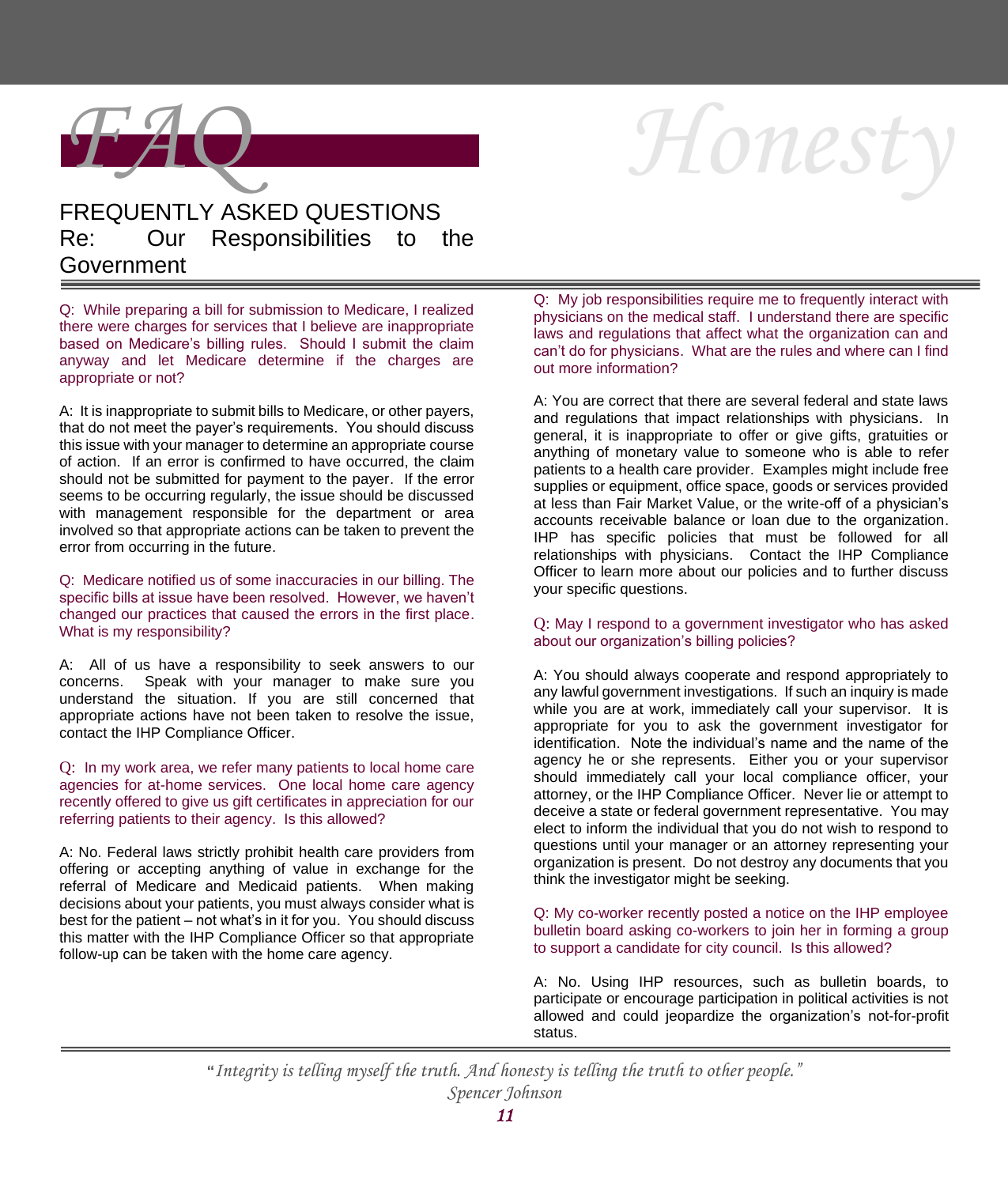#### **My Relationship With My Organization and the Communities We Serve**

You also have a relationship with Integrated Health Partners and the communities we serve. As with other relationships, there are certain expectations and commitments of both parties to the relationship.

## **What Is Expected of Me?**

As an employee, contract worker, or provider of Integrated Health Partners, you are expected to:

- Support IHP's Mission, Vision and Values through your behaviors, actions, and decisions;
- Create a culture that promotes our Code of Conduct;
- Represent the organization honestly and ethically in all your work activities and ask for assistance if you have questions;
- Properly use and protect IHP resources including supplies, equipment, staff time and talents, and financial assets;
- Use good judgment and follow your organization's policies for business travel and entertainment;
- Prepare and maintain accurate and complete financial records including accounting, budgeting, time and attendance, expense and other financial data and information;
- Retain all clinical, financial and employee information in accordance with IHP record retention policies;
- Respect the environment and follow your organization's policies for the handling and disposal of hazardous and infectious waste;
- Properly use and protect the confidentiality of business or other information you use or encounter in your work with IHP;
- Maintain appropriate professional licenses, certifications and other credentials required of your position; and
- Commit to your ongoing learning and development through timely completion of education and training assignments.
- Apply skills and techniques learned in training and development opportunities.

## **What Should I Expect from Integrated Health Partners?**

A relationship is not a one-way street. In recognizing your commitment to our organization, you should also expect Integrated Health Partners to:

- Treat you with honesty, dignity, fairness and respect;
- Provide you a meaningful, rewarding work experience;
- Provide you a safe and supportive work environment free of harassment, intimidation, or violence;
- Provide encouragement and support for your continued learning and development;
- Provide resources for your training and development to assist your understanding of the various laws, regulations, and organizational policies that apply to your work;
- Promote a respectful environment that allows you to freely ask questions, seek clarification when needed, and raise issues and concerns in good faith without fear of harassment or retaliation; and
- Have your requests for information, input or assistance responded to in a timely and supportive manner.

*Character*

*"A person's character is defined by how they handle life's challenging situations, not the easy ones." Marc Lampe*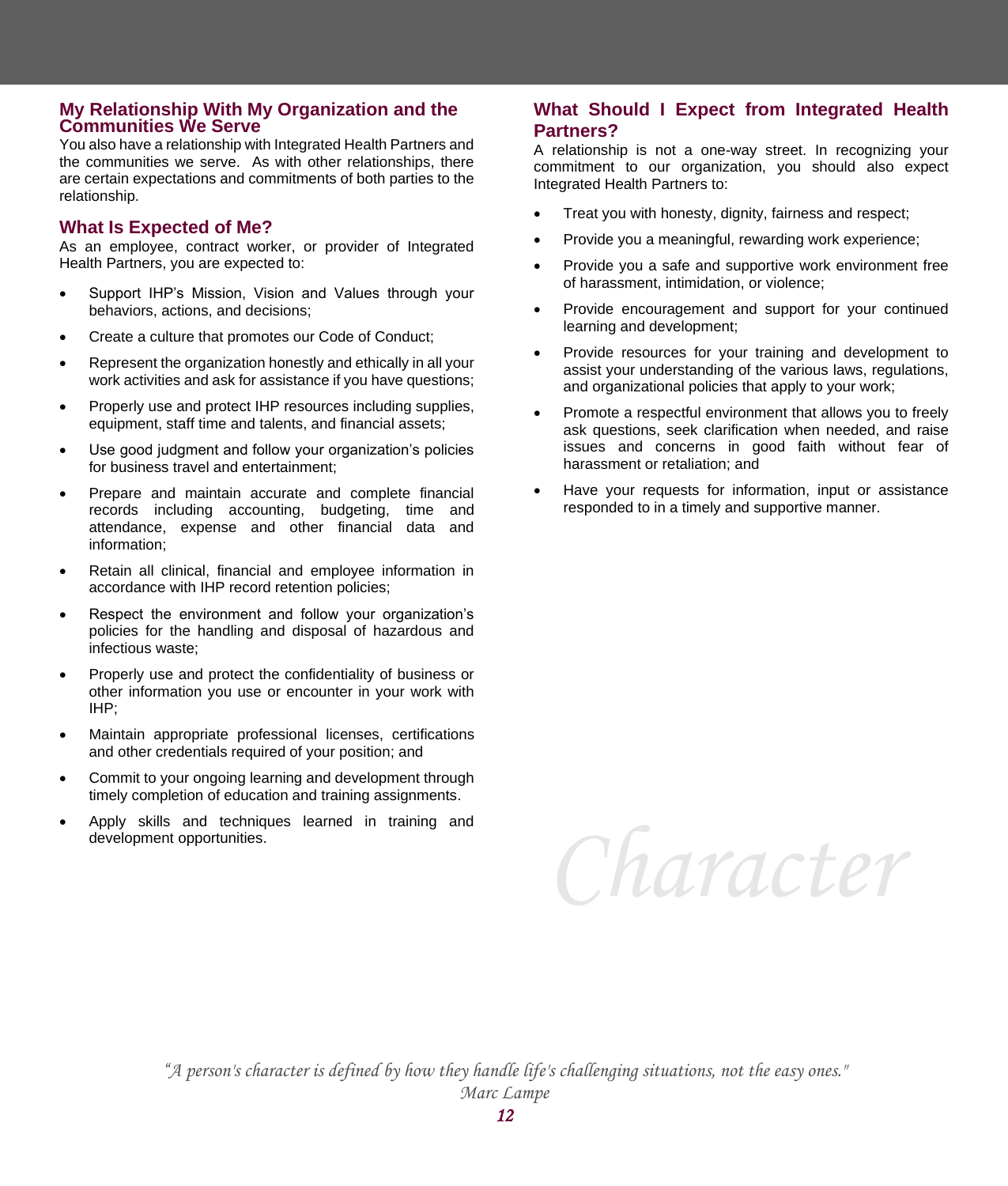

## FREQUENTLY ASKED QUESTIONS Re: Our Responsibilities to the **Community**

Q: A patient has expressed racial preferences regarding any providers to whom he is referred. How should I respond to his request?

A: It is inappropriate to grant patient requests for providers solely based on patient preference for a race. Your organization should not accommodate patient requests that would cause it to be discriminatory based on race or ethnicity. Further, you should explain that the values of your organization do not allow race-based referrals and that the provider to whom you are referring the patient is best qualified to provide the patient's care.

Q: I supervise an employee who witnessed a co-worker giving the personal health information of a patient to a patient's relative who was not authorized to receive the information. What are my obligations in this circumstance? Should the patient be informed there has been a breach of confidentiality?

A: This matter should be referred to your HIPAA Privacy Officer or the IHP Compliance Officer for appropriate follow-up with those individuals involved.

Q: I am aware of an employee who regularly uses the Internet at work for personal activities. I am not in a position where I must "police" others and their use of time on the job. What should I do?

A: It is the responsibility of each employee to preserve the resources or assets of the organization. These assets or resources include supplies, materials, equipment, information, intellectual property and time. All of these are to be used for business purposes only. You should discuss the issue with your manager or the IHP Compliance Officer.

*Sincerity*

## **Questions to Ask Yourself:**

When faced with a difficult issue or situation where you are unsure what to do, the following questions may assist you in making the right decision:

- Is the decision inconsistent with the Mission, Vision and Values of Integrated Health Partners?
- Will the decision affect the quality of patient care?
- Would I be comfortable telling my family about the decision or having it described on television or in a newspaper?
- Could the decision impact the reputation of my office or Integrated Health Partners if made known to the public?
- Could the decision negatively impact commitments the organization has made with employees, physicians, payers, or the communities we serve?
- Is there something about the decision that bothers me, makes me feel uncomfortable, or just doesn't "feel right"?

If the answer to any of these questions is "yes," seek the assistance of your supervisor or the IHP Compliance Officer.

*"To give real service you must add something which cannot be bought or measured with money, and that is sincerity and integrity." Douglas Adams*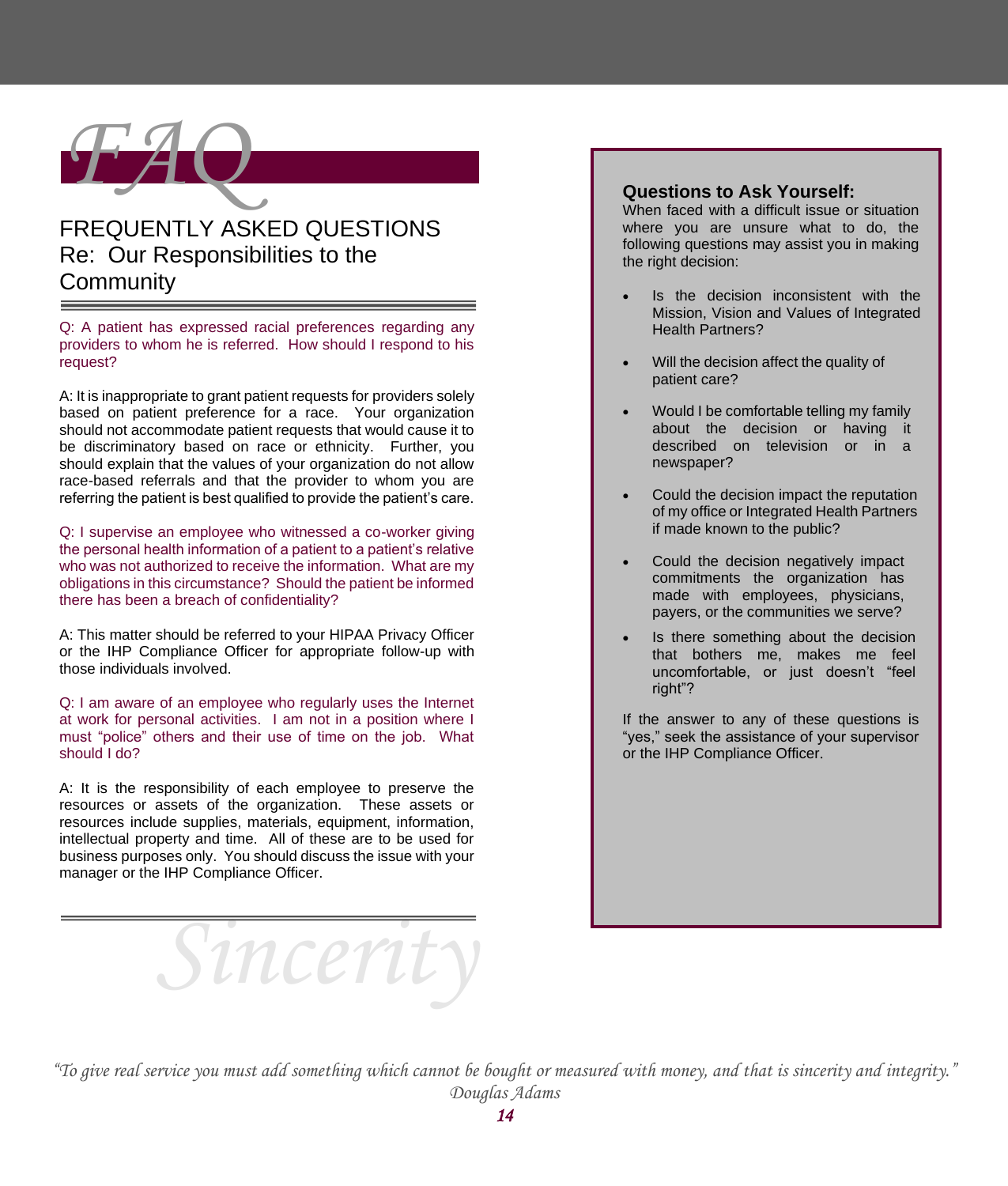## WHERE TO FIND HELP

Delivering health care services is an increasingly challenging task, with complex and ever-changing rules and regulations that apply to our operations. As a result, there will likely be times when the answer to an issue or situation is not clear. As an employee or participating provider of Integrated Health Partners, you are responsible for seeking answers to your questions or concerns to ensure that you are satisfied that your actions are compliant with IHP's Mission, Vision, and Values. Fortunately, many resources and options are available to assist you.

## *Resources:*

**Your Manager or Director** – This is usually the best place to start in getting answers to your questions. Because this individual understands the work you do, he or she may already have the information you need or can direct you to the right resource.

**Executive Director** – If you are not comfortable asking your manager or director, or do not agree with the answer you receive, consider discussing the issue with the Executive Director.

**Human Resources** – A Human Resources Representative can likely answer many of your questions, including assisting you in addressing workplace-related concerns.

**Privacy or Security Officer** – Contact the IHP HIPAA Privacy or Security Officer if you have questions or concerns related to the use and/or protection of patient health or confidential information.

**IHP Compliance Officer** – The IHP Compliance Officer is responsible for the operation of the IHP Corporate Compliance Program. The IHP Compliance Officer can assist you in obtaining answers to your questions and concerns.

**IHP Compliance Reporting System** – We encourage you to use one of the resources above to address your questions and concerns. However, if you are not comfortable using any of these resources, or if these resources have not fully resolved your concern, you can use the confidential IHP Comments Box or you may file an anonymous report online at www.integratedhealthpartners.net

## **IHP COMPLIANCE REPORTING SYSTEM**

**Confidential Email:** The confidential email system is available 24 hours a day, seven days a week on IHP's website, www.integratedhealthpartners.net. The email system is sent directly to the IHP Compliance Officer via an anonymous email address. When you utilize the confidential email system, it is imperative that you provide as much information as possible. Your report will not be traced.

**Comments Box:** The IHP Comments Box is available during normal IHP office hours. The locked box is in the IHP staff break room and is accessed regularly by the IHP Compliance Officer. You may choose to submit questions, concerns, or reports in a confidential manner. The IHP Compliance Officer will receive all comments on the same or next business day.

When submitting a concern through either the confidential email or the Comments Box, you may choose to remain anonymous. Your report will be provided to the IHP Compliance Officer for review and investigation, in most cases with the assistance of management. Throughout the process of reviewing your concern, the information you provided will be treated confidentially. You may provide the IHP Compliance Officer with an appropriate way to contact you regarding the status of your concern.

## **IHP NON-RETALIATION POLICY**

Ultimately, it is your responsibility to report issues and concerns. We understand that you may not wish to report concerns if you feel you may be subjected to retaliation or harassment. Integrated Health Partners' policies strictly prohibit retaliation, in any form, against an individual reporting an issue or concern in good faith. Retaliation is subject to discipline, up to and including dismissal from employment or participation, or termination of business relationships, as applicable, in accordance with IHP's policies.

#### **THE COMPLIANCE OFFICER FOR YOUR ORGANIZATION IS:**

Susan Cook Integrated Health Partners 269.425.7139 • [cooks@integratedhealthpartners.net](mailto:cooks@)

The Privacy Officer is : Samantha Davis Integrated Health Partners 269.425.7128 daviss@integratedhealthpartners.net

*"To give real service you must add something which cannot be bought or measured with money, and that is sincerity and integrity." Douglas Adams*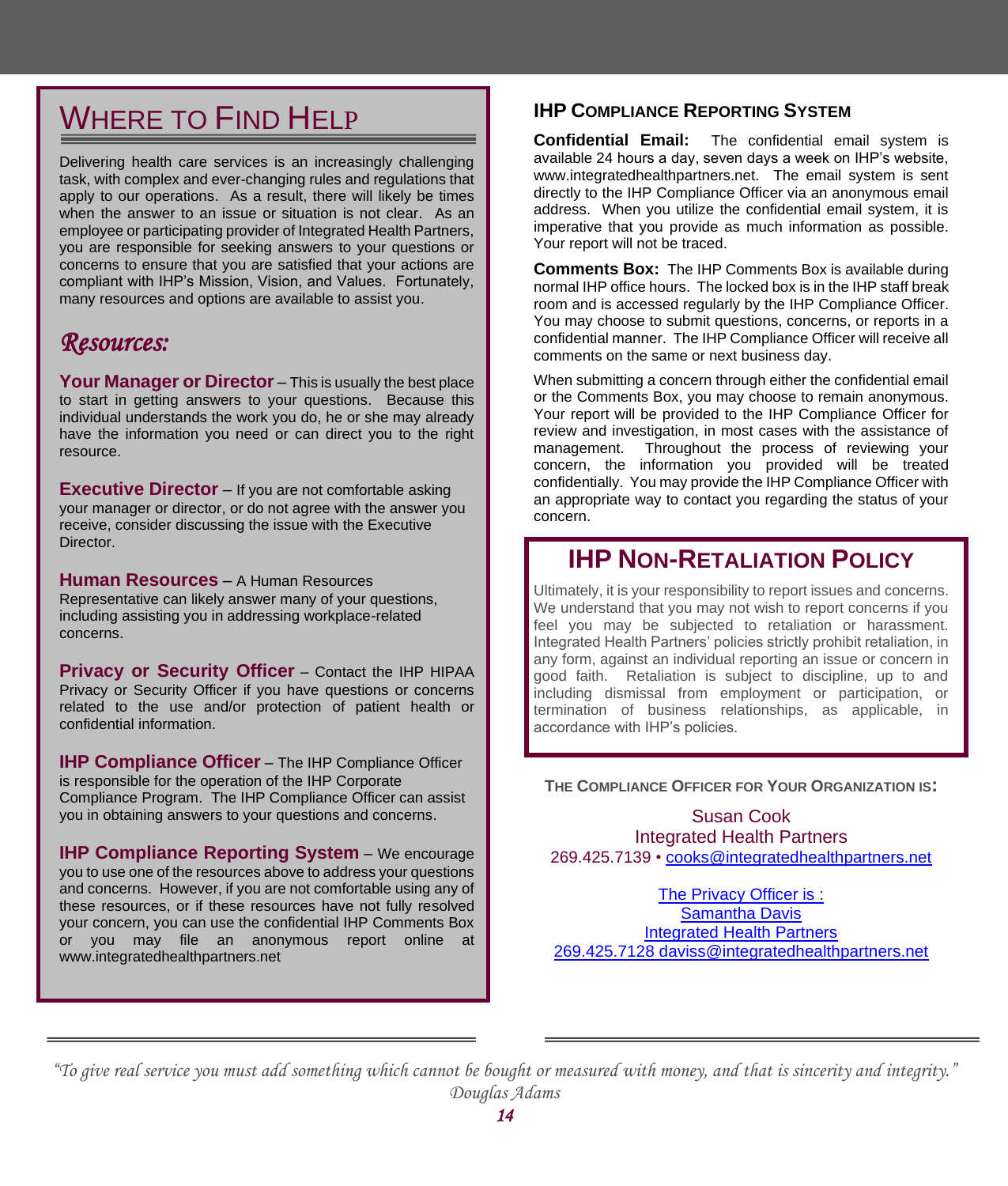# *Acknowledgement and Certification*

I acknowledge that I have received a copy of the Integrated Health Partners' Code of Conduct. I acknowledge that I have read the Code of Conduct and I agree to discuss any questions I have with my supervisor, a higherlevel manager, or other individuals responsible for my relationship with the organization. I understand Integrated Health Partners' Compliance Reporting System and I understand that I will not be retaliated against for asking questions or for making a good faith report about this Code of Conduct.

I agree that all my behaviors and actions could have an effect on Integrated Health Partners, both legally and/or relationally. I understand Integrated Health Partners' Mission, Vision, and Values and I agree to keep those ideals in mind whenever I make business related decisions. I agree to abide by this Code of Conduct during the course of my employment, participation, or other business relationship with Integrated Health Partners. I understand that I will be held accountable for my actions and behaviors inconsistent with the Code of Conduct. I understand that violations could result in disciplinary action, up to and including termination of employment, suspension or termination of participation, or termination of business relationships, as applicable, in accordance with Integrated Health Partners' policies.

| Name: (please |
|---------------|
|---------------|

| $\sim$ |  |  |  |  |  |  |  |  |  |  |  |  |  |  |  |
|--------|--|--|--|--|--|--|--|--|--|--|--|--|--|--|--|
|        |  |  |  |  |  |  |  |  |  |  |  |  |  |  |  |

Date: \_ \_ \_ \_ \_ \_ \_ \_ \_ \_ \_ \_ \_ \_ \_ \_ \_ \_ \_ \_ \_ \_ \_ \_ \_ \_ \_ \_ \_ \_ \_ \_ \_ \_ \_ \_ \_ \_ \_ \_ \_ \_ \_ \_ \_ \_ \_ \_ \_ \_

.